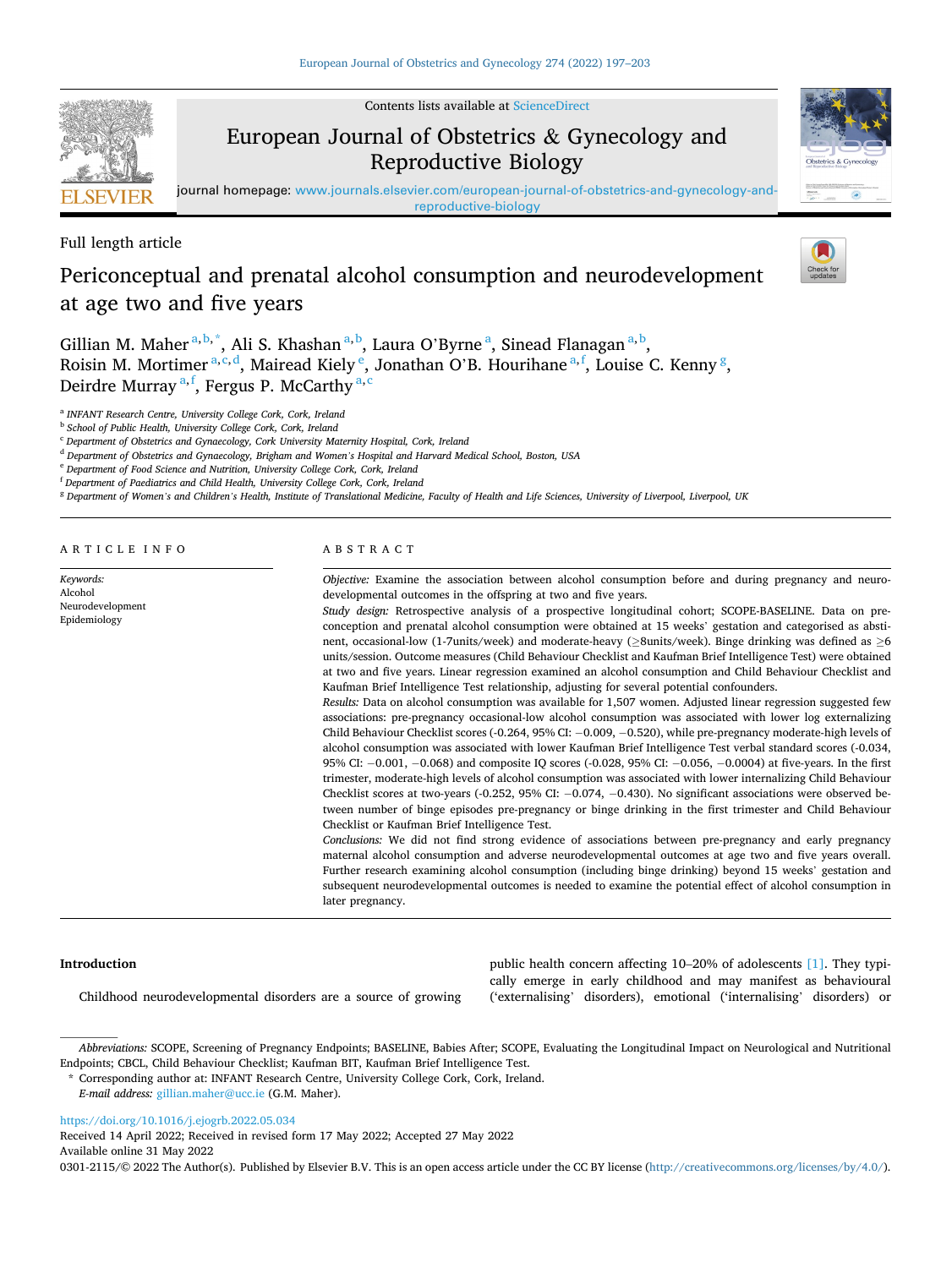intellectual issues such as specific learning difficulties or disabilities. There is an increasing recognition that prenatal risk factors may play a role in their development, and periconceptual alcohol consumption has been highlighted as a possible modifiable risk factor [\[2\].](#page-6-0)

It is widely recognised that alcohol use during pregnancy is a risk factor for miscarriage, stillbirth, intrauterine growth restriction, preterm delivery and low birthweight infants  $[3,4]$ . However, it has also been linked to adverse neurodevelopmental outcomes, and while the most well-known of these is fetal alcohol syndrome disorder, it is also associated with attention deficit hyperactivity disorder, cerebral palsy and poorer educational attainment [5–[8\]](#page-6-0). Despite these known risks, and the recommendations from bodies such as the Royal College of Obstetricians and Gynaecologists that abstinence from alcohol during pregnancy is the safest option, prevalence of alcohol use during pregnancy remains high. Globally, 10% women use alcohol during pregnancy, with the highest prevalence estimates reported in the World Health Organisation European region [\[9\].](#page-6-0) Evidence from routinely collected data and representative cohort studies show a wide variation in prevalence estimates of alcohol use during pregnancy, with an estimated prevalence of 7.3% in the United States, 75% in the United Kingdom (UK) and between 20% and 82% in Ireland  $[10,11]$ . These statistics come despite many advisory bodies recommending alcohol avoidance in pregnancy [\[12\]](#page-6-0).

Binge drinking (both during the pre-conception and prenatal period) may be particularly harmful and has been shown to be associated with reduced IQ scores and child behavioural outcomes, although lightmoderate drinking may also have adverse effects on neurodevelopment [\[13](#page-6-0)–20]. However, results are conflicting, particularly regarding lower levels of alcohol consumption, potentially as a result of inconsistencies in the methodologies used to examine the association. Furthermore, a key limitation of many studies has included lack of adjustment for socioeconomic indicators such as income or maternal education, while timing of alcohol exposure should also be considered when examining a maternal alcohol consumption-neurodevelopmental outcome relationship [\[18\]](#page-6-0).

This study aimed to examine the association between maternal alcohol consumption (before and during pregnancy) and neurodevelopmental outcomes at age two and five using the Child Behaviour Checklist and Kaufman Brief Intelligence test, while adjusting for several potential confounding factors. We also aimed to examine the effects of varying degrees of alcohol consumption before and during pregnancy, including binge drinking and timing of binge alcohol exposure.

## **Materials and methods**

## *Study population*

Mother and child pairs were identified from a prospective longitudinal cohort; SCOPE (Screening of Pregnancy Endpoints) and BASELINE (Babies After SCOPE: Evaluating the Longitudinal Impact on Neurological and Nutritional Endpoints).

*SCOPE:* SCOPE is a prospective, multicentre cohort study. Its main objective is to develop a screening test to predict preeclampsia, spontaneous preterm birth and infants born small for gestational age (SGA). Inclusion criteria included healthy nulliparous women with singleton pregnancies, with recruitment taking place between November 2004 and January 2011 in Auckland, New Zealand, Cork, Ireland, Adelaide, Australia, and London, Leeds and Manchester, United Kingdom. Each woman was interviewed at  $15 \pm 1$  weeks' gestation through hospital antenatal clinics, general practitioners, obstetricians, community midwives, and self-referral in response to advertisements or recommendations of friends, as previously described [\[21,22\].](#page-6-0) Women were excluded from the study if they were considered to be at high risk of preeclampsia, spontaneous preterm birth or delivery of an SGA infant because of a previous medical condition, gynaecological history,  $\geq$ 3 previous miscarriages, ≥3 terminations of pregnancy, or had received interventions, (for example, aspirin), that may modify the pregnancy outcome.

SCOPE participants were interviewed and examined by SCOPE research midwives at  $15 \pm 1$  weeks' gestation and all pregnancy information and pregnancy outcome data were collected prospectively. Data were entered on a secure internet accessed central database with a complete audit trail (MedSciNet) at the time of interview. All data entries were individually checked for errors (including data entry errors in the lifestyle questionnaire) and a customised software program to detect any systematic data entry errors was used.

*BASELINE:* BASELINE is the first longitudinal birth cohort study in Ireland. All women who participated in the Cork cohort of the SCOPE study were informed about the BASELINE birth cohort and were invited to enrol their infants in the study. Written informed consent was requested at 20 weeks' gestation and infants were registered to the Cork BASELINE birth cohort if consent was provided [\[23\]](#page-6-0). Fig. A1 in the Appendix shows the flow of mother-infant pairs through the SCOPE and BASELINE studies.

#### *Exposure*

## *Alcohol consumption*

Data on alcohol consumption were obtained from the Irish SCOPE study. Alcohol consumption was reported as units consumed per week. During the 15 weeks' gestation interview, women were asked "were you drinking alcohol prior to pregnancy?", "were you drinking alcohol earlier in the pregnancy?" and finally "are you still drinking alcohol?" If the women answered yes to any of the above, then the amount of alcohol was quantified. Women who confirmed that they had consumed alcohol during pregnancy, were asked when they stopped drinking.

One unit of alcohol was defined as 8 g or 10 ml (1 dl) of pure alcohol. The number of units was calculated by multiplying the volume drunk (mls)  $\times$  % of alcohol (by volume) and dividing by 1000. One unit of alcohol was equivalent to one glass of wine (approximately 125 ml); a single nip/shot of spirits (approximately 35 ml); one small glass of sherry or half a pint of regular strength lager. A can or small bottle of regular strength beer (300–330 ml, 4–5% alcohol) was equivalent to 1.5 units of alcohol and a bottle of alcohol pop was equivalent to 2 units of alcohol.

Binge alcohol consumption was defined as  $\geq 6$  units of alcohol per drinking session. Examples of how alcohol consumption was estimated are; if the participant had only 1 drink per month, then 0.25 units per week was recorded, 2 drinks per month was recorded as 0.5 units per week. If the patient had 1 binge drinking session (≥6 units)/month and no other drinking during the month then 6 units/4 weeks  $= 1.5$  units per week was recorded. If the participant had a regular alcohol intake of 4 units per week plus 1 episode of binge drinking per month the total number of units per month was divided by 4 i.e.  $(16 + 6)/4 = 5.5$  units per week. The timing of cessation of alcohol consumption was also recorded. Alcohol intake was classified as follows for the purpose of this study: occasional (1–2 units/week), low (3–7 units/week), moderate (8–14 units/week) and heavy (*>*14 units/week). In addition, information about the number of binges before pregnancy and prior to 15 weeks' gestation was collected and recorded separately.

#### *Outcomes*

## *Neurodevelopmental outcomes*

Data on neurodevelopmental outcomes were obtained from BASE-LINE. At two years and five years of age all children were invited to be screened using the Child Behaviour Checklist 1.5–5. The Child Behaviour Checklist is part of the Achenbach System of Empirically Based Assessment. Its aim is to detect emotional and behavioural problems in children [\[24\],](#page-6-0) while its reliability and validity have been objectively demonstrated [\[25\]](#page-6-0). Moreover, it has been used in a previous epidemiological study investigating the association between prenatal alcohol exposure and child neurodevelopment [\[26\]](#page-6-0). There are seven syndrome scales: Emotionally Reactive; Anxious/Depressed; Somatic Complaints;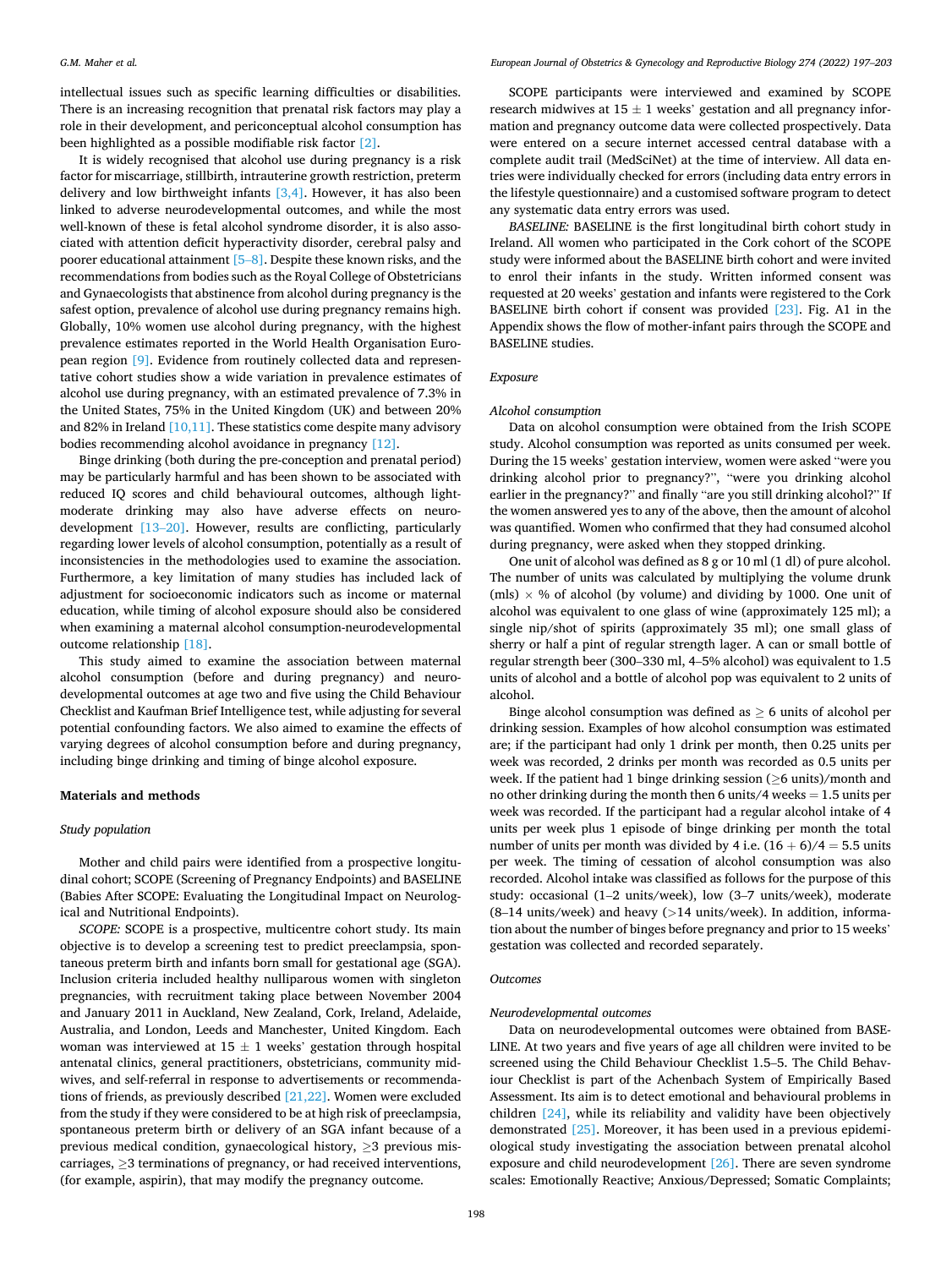Withdrawn; Attention Problems; Aggressive Behaviour, and Sleep Problems. These scales group into either internalizing (formed by combining Emotionally Reactive, Anxious/Depressed, Somatic Complaints, and Withdrawn) or externalizing traits (formed by combining Attention Problems and Aggressive Behaviour). Sleep Problems is treated as a separate syndrome, while a scaled composite score (derived from the seven syndromes) is used to give each infant an overall 'total' score with lower scores indicating more positive outcomes [\[24\].](#page-6-0) The infant's primary caregiver completed the questionnaire.

At five years of age the children were also assessed using the Kaufman Brief Intelligence test, a screener for intellectual abilities which is administered by trained professionals. This test has high correlations with other widely used measures of intelligence including the Wechsler Intelligence Scales  $[27,28]$ . It consists of three subtests: expressive vocabulary, verbal knowledge and matrices. These raw scores are then converted to a verbal standard score and a non-verbal standard score, each with a mean of 100, standard deviation of 15 and range from 40 to 160 with higher scores indicating more positive outcomes. The verbal and non-verbal standard scores are also converted to a composite IQ score.

#### *Covariates*

Only covariates which we believed to be associated with the exposure and outcome were included in our model. We excluded any variables that might be potential mediators of the association. Therefore, we controlled for the following potential confounding factors: maternal age, maternal education, marital status, family income, maternal body mass index (BMI), maternal smoking status at 15 weeks gestation, and infant sex. Where a variable had missing data, the data were added as a separate category using the missing data indicator method [\[29\].](#page-6-0)

## *Statistical analysis*

Data were analysed using Stata/MP 14.2. Mother and child characteristics relating to maternal alcohol consumption in the first trimester and neurodevelopmental outcomes were reported. In all the statistical tests, the reference group were women with either no alcohol intake prior to or during pregnancy or women with no binge drinking prior to or during pregnancy. The distribution of outcome variables was assessed using histograms and as a result, outcomes were log transformed using the natural log in order to approximate a normal distribution. Crude and adjusted linear regression were used to analyse the association between maternal alcohol consumption and continuous outcome measures among those who completed neurodevelopmental assessment at two years, five years, or both. Adjusted models controlled for maternal age, maternal education, marital status, family income, maternal body mass index (BMI), maternal smoking status at 15 weeks gestation, and infant sex.

*Maternal alcohol consumption before and during pregnancy:* First, we examined the association between maternal alcohol consumption during the three months prior to conception and neurodevelopmental outcomes at 2 and 5 years. A three-category variable was created: 1) abstinent (reference group); 2) occasional-low (1–7 units/week); and moderateheavy (≥8 units/week). Second, we examined the effect of maternal alcohol consumption in the first trimester. Alcohol consumption in the first trimester was represented as a three-category variable: 1) abstinent (reference group); 2) occasional-low (1–7 units/week); and 3) moderate-heavy ( $\geq$ 8 units/week).

*Binge alcohol consumption before and during pregnancy:* First, we examined the effect of binge drinking in the three months prior to conception using a three category variable: 1) no binge drinking (reference group); 2) 1–3 episodes binge drinking; and 3)  $\geq$  4 episodes binge drinking. Second, we examined the effect of binge drinking during pregnancy (before 15 weeks' gestation) by generating a binary variable; 1) women with no history of binging during pregnancy (reference group); and 2) binge drinking in pregnancy but quit before 15 weeks' gestation. Due to small numbers, we could not examine the effect of continuing to binge at 15 weeks' gestation on neurodevelopmental outcomes.

*Sensitivity analyses:* We examined the association of maternal alcohol consumption status at 15 weeks' gestation by generating a threecategory variable; 1) abstinent (reference group); 2) quit before 15 weeks' gestation; and 3) continued at 15 weeks' gestation. Additionally, we examined the effect of total units of alcohol consumed in the first 15 weeks' gestation on neurodevelopmental outcomes at 2 and 5 years. Finally, we compared maternal and child characteristics between those who completed neurodevelopmental assessments at two and five years compared to those who did not.

## **Results**

A total of 1537 mothers were recruited to the BASELINE study from SCOPE (eFig. 1), of which 1507 had data on maternal alcohol consumption. Mother and child characteristics are outlined in [Table 1](#page-3-0) according to maternal alcohol consumption in the first trimester. Abstaining from alcohol in the first trimester was reported among 19.17% ( $n = 289$ ) of women, while 59% ( $n = 884$ ) reported occasionallow alcohol consumption and 22% (n = 334) moderate-heavy alcohol consumption. Overall,  $14.27\%$  (n = 215) of women reported 1–3 episodes of binge alcohol consumption in the three months pre-pregnancy, and 44.53% ( $n = 671$ ) reported  $\geq$  4 binge episodes in the three months pre-pregnancy, while  $44.86\%$  (n = 676) reported binge episodes in pregnancy but quit before 15 weeks' gestation.

## *Alcohol consumption before pregnancy*

*Child Behaviour Checklist:* At age two years, adjusted results suggested no significant difference in the internalizing, externalizing or total Child Behaviour Checklist scores of children, regardless of maternal prepregnancy alcohol consumption ([Table 2\)](#page-3-0). At age five years, children of mothers who reported occasional-low alcohol consumption per week pre-pregnancy had a significant reduction in log externalizing (i.e. Attention Problems and Aggressive Behaviour) Child Behaviour Checklist score only (-0.26, 95% CI: − 0.01, − 0.52) compared to children of mothers who reported abstaining from alcohol.

*Kaufman Brief Intelligence Test:* Children whose mothers reported moderate-high levels of alcohol consumption per week pre-pregnancy had a significant reduction in log verbal standard score (-0.03, 95% CI: −0.001, −0.06) and composite IQ score (-0.02, 95% CI: −0.05, − 0.0004) at age five years, while no significant association was observed for non-verbal standard score [\(Table 2](#page-3-0)).

## *Alcohol consumption during pregnancy*

*Child Behaviour Checklist:* At age two years, children whose mothers reported moderate-high levels of alcohol consumption per week in the first trimester had a significantly lower log internalizing (i.e. formed by combining Emotionally Reactive, Anxious/Depressed, Somatic Complaints, and Withdrawn) score (-0.25, 95% CI: 0.07, − 0.43). However, no significant difference in log externalizing or total scores were observed, in comparison to children of mothers who reported abstaining from alcohol. Similarly, no significant differences were observed at age five years.

*Kaufman Brief Intelligence Test:* Adjusted results suggested no significant association between occasional-low or moderate-heavy alcohol consumption per week in the first trimester and log verbal standard, non-verbal standard and composite IQ scores at age five years ([Table 3](#page-4-0)).

## *Binge alcohol consumption before pregnancy*

*Child Behaviour Checklist:* At age two and five years, no significant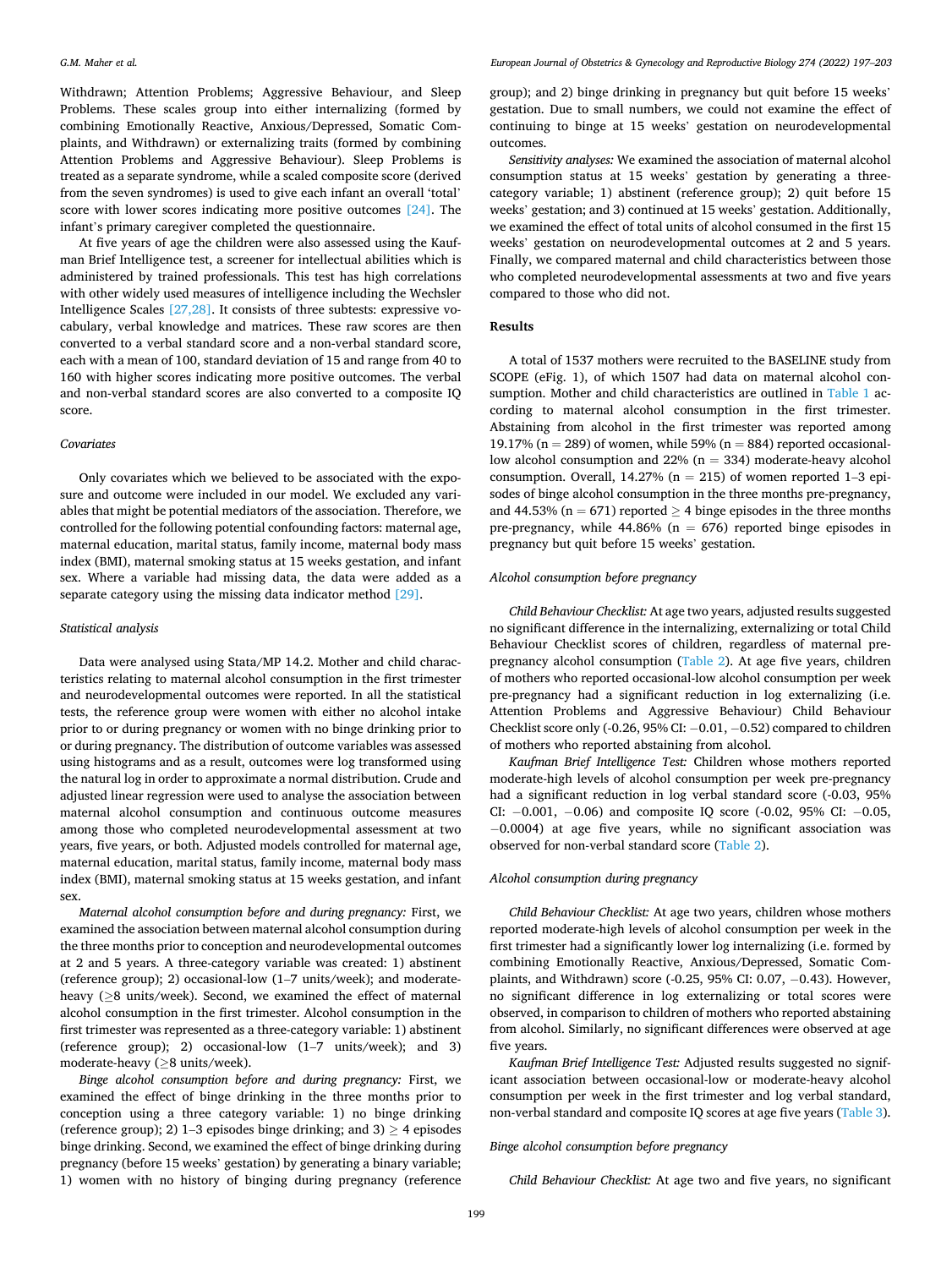#### <span id="page-3-0"></span>**Table 1**

Mother and child characteristics relating to maternal alcohol consumption in the first trimester and neurodevelopmental outcomes among SCOPE-BASELINE participants.

|                                        | Abstinent<br>$N = 289$ | Occasional-Low<br>Alcohol<br>Consumption<br>(1-7 units/week) | Moderate-Heavy<br>Alcohol<br>Consumption<br>$(\geq 8$ units/week) |  |  |
|----------------------------------------|------------------------|--------------------------------------------------------------|-------------------------------------------------------------------|--|--|
|                                        |                        | $N = 884$                                                    | $N = 334$                                                         |  |  |
| Maternal age (years) n (%)             |                        |                                                              |                                                                   |  |  |
| $18 - 24$                              | 28 (9.8)               | 79 (9.0)                                                     | 53 (16.1)                                                         |  |  |
| $25 - 29$                              | 94 (33.0)              | 263 (29.8)                                                   | 104 (31.5)                                                        |  |  |
| $30 - 34$                              | 125 (43.9)             | 420 (47.6)                                                   | 137 (41.5)                                                        |  |  |
| $35 - 45$                              | 38 (13.3)              | 120 (13.6)                                                   | 36 (10.9)                                                         |  |  |
| Maternal education n (%)               |                        |                                                              |                                                                   |  |  |
| $>12$ years                            | 276 (95.5)             | 866 (97.9)                                                   | 319 (95.5)                                                        |  |  |
| $<$ 12 years                           | 13 (4.5)               | 18(2.1)                                                      | 15 (4.5)                                                          |  |  |
| Marital status n (%)<br>Married/stable |                        |                                                              |                                                                   |  |  |
| relationship                           | 250 (86.5)             | 777 (87.9)                                                   | 266 (79.6)                                                        |  |  |
| Single/separated/                      | 10(3.5)                | 29 (3.3)                                                     | 33 (9.9)                                                          |  |  |
| divorced                               |                        |                                                              |                                                                   |  |  |
| Missing                                | 29 (10.0)              | 78 (8.8)                                                     | 35 (10.5)                                                         |  |  |
| Family income n (%)                    |                        |                                                              |                                                                   |  |  |
| $<$ $\epsilon$ 25,000                  | 17 (5.9)               | 61 (6.9)                                                     | 47 (14.2)                                                         |  |  |
| €25-€74,999                            | 133 (46.3)             | 308 (34.8)                                                   | 127 (38.5)                                                        |  |  |
| €75-124,999                            | 112 (39.1)             | 404 (45.7)                                                   | 122 (37.0)                                                        |  |  |
| $>\epsilon$ 125,000                    | 25(8.7)                | 111 (12.6)                                                   | 34 (10.3)                                                         |  |  |
| Maternal body mass index n (%)         |                        |                                                              |                                                                   |  |  |
| Underweight/                           | 176                    | 548 (62.0)                                                   | 180 (53.9)                                                        |  |  |
| normal weight                          | (60.90)                |                                                              |                                                                   |  |  |
| Overweight<br>Obese                    | 71 (24.5)<br>42 (14.5) | 240 (27.1)<br>96 (10.9)                                      | 107 (32.0)<br>47 (14.1)                                           |  |  |
| Maternal Smoking Status n (%)          |                        |                                                              |                                                                   |  |  |
| Non-smoker                             | 257 (89.0)             | 690 (78.1)                                                   | 170 (50.9)                                                        |  |  |
| Quit during                            | 16(5.5)                | 130 (14.7)                                                   | 103 (30.8)                                                        |  |  |
| pregnancy                              |                        |                                                              |                                                                   |  |  |
| Smoked in first                        | 16 (5.5)               | 64 (7.2)                                                     | 61 (18.2)                                                         |  |  |
| trimester                              |                        |                                                              |                                                                   |  |  |
| Infant Sex n (%)                       |                        |                                                              |                                                                   |  |  |
| Male                                   | 134 (46.3)             | 447 (50.5)                                                   | 177 (52.9)                                                        |  |  |
| Female                                 | 155 (53.7)             | 437 (49.5)                                                   | 157 (47.1)                                                        |  |  |
| Small for gestational age n (%)        |                        |                                                              |                                                                   |  |  |
| Yes                                    | 24 (8.3)               | 76 (8.6)                                                     | 42 (12.6)                                                         |  |  |
| CBCL at 2 years (n                     | Median                 | Median (IQR)                                                 | Median (IQR)                                                      |  |  |
| $= 941$                                | ( IQR)                 |                                                              |                                                                   |  |  |
| Internalizing score                    | 4 (6)                  | 4 (5)                                                        | 3(5)                                                              |  |  |
| <b>Externalizing</b> score             | 8(7)                   | 8(8)                                                         | 8(8)                                                              |  |  |
| Total score                            | 21 (21)                | 20(18)                                                       | 18 (18)                                                           |  |  |
| CBCL at 5 years (n                     | Median                 | Median (IQR)                                                 | Median (IQR)                                                      |  |  |
| $= 737$                                | (IQR)                  |                                                              |                                                                   |  |  |
| Internalizing score                    | 4 (5.5)                | 5(7)                                                         | 4(8)                                                              |  |  |
| <b>Externalizing score</b>             | 5(8)                   | 6(8)                                                         | 5(8)                                                              |  |  |
| Total score<br>Kaufman BIT at 5        | 16 (18)<br>Median      | 18 (19)                                                      | 16 (22)                                                           |  |  |
| years $(n = 734)$                      | ( IQR)                 | Median (IQR)                                                 | Median (IQR)                                                      |  |  |
| Verbal standard                        | 109 (13)               | 109 (13)                                                     | 107(14)                                                           |  |  |
| score                                  |                        |                                                              |                                                                   |  |  |
| Non-verbal standard                    | 97 (10)                | 100 (10)                                                     | 98 (10)                                                           |  |  |
| score                                  |                        |                                                              |                                                                   |  |  |
| Composite IQ score                     | 104 (12)               | 104 (11)                                                     | 104 (11)                                                          |  |  |
|                                        |                        |                                                              |                                                                   |  |  |

If missing data *>* 5%, number (%) of missing data reported.

Abbreviations: CBCL, Child Behaviour Checklist. Kaufman BIT, Kaufman Brief Intelligence test. IQR, interquartile range.

associations were observed between number of binge episodes in the three months pre-pregnancy and internalizing, externalizing or total Child Behaviour Checklist scores of children.

*Kaufman Brief Intelligence Test:* Similar to above, there was no significant associations between number of binge episodes in the three months pre-pregnancy and verbal standard, non-verbal standard and composite IQ scores of children at age five years [\(Table 4\)](#page-4-0).

*European Journal of Obstetrics & Gynecology and Reproductive Biology 274 (2022) 197–203*

## **Table 2**

The association between pre-pregnancy maternal alcohol consumption (units of alcohol consumed per week in the 3 months pre-pregnancy) and neurodevelopmental outcomes at 2 and 5 years among SCOPE-BASELINE participants.

|                                | Abstinent | Occasional-Low<br>Alcohol Consumption<br>$(1-7$ units/week) |                                               | Moderate-Heavy<br>Alcohol Consumption<br>$($ >8 units/week $)$ |                                               |
|--------------------------------|-----------|-------------------------------------------------------------|-----------------------------------------------|----------------------------------------------------------------|-----------------------------------------------|
| Log<br>transformed<br>outcomes |           | Crude<br>Estimate<br>(95% CI)                               | Adjusted<br>Estimate <sup>1</sup><br>(95% CI) | Crude<br>Estimate<br>(95% CI)                                  | Adjusted<br>Estimate <sup>1</sup><br>(95% CI) |
| CBCL at 2<br>vears             | $N = 86$  | $N = 739$                                                   |                                               | $N = 116$                                                      |                                               |
| Internalizing                  | Ref       | $-0.13$                                                     | $-0.09$                                       | $-0.01$                                                        | $-0.07$                                       |
| score                          |           | $(-0.32,$                                                   | $(-0.27,$                                     | $(-0.25,$                                                      | $(-0.31,$                                     |
|                                |           | 0.04)                                                       | (0.09)                                        | 0.21)                                                          | 0.16)                                         |
| Externalizing                  | Ref       | $-0.07$                                                     | $-0.07$                                       | 0.03                                                           | $-0.06$                                       |
| score                          |           | $(-0.25,$                                                   | $(-0.25,$                                     | $(-0.18,$                                                      | $(-0.30,$                                     |
|                                |           | 0.10)                                                       | 0.10)                                         | 0.26)                                                          | 0.17)                                         |
| <b>Total</b> score             | Ref       | $-0.14$                                                     | $-0.12$                                       | 0.02                                                           | $-0.04$                                       |
|                                |           | $(-0.32,$                                                   | $(-0.30,$                                     | $(-0.19,$                                                      | $(-0.27,$                                     |
|                                |           | 0.03)                                                       | 0.05)                                         | 0.25)                                                          | 0.19)                                         |
| CBCL at 5<br>vears             | $N = 61$  | $N = 589$                                                   |                                               | $N = 87$                                                       |                                               |
| Internalizing                  | Ref       | 0.02                                                        | 0.01                                          | 0.05                                                           | $-0.06$                                       |
| score                          |           | $(-0.22,$                                                   | $(-0.23,$                                     | $(-0.24,$                                                      | $(-0.37,$                                     |
|                                |           | 0.26)                                                       | 0.25)                                         | 0.34)                                                          | 0.23)                                         |
| Externalizing                  | Ref       | $-0.28$                                                     | $-0.26$                                       | $-0.20$                                                        | $-0.27$                                       |
| score                          |           | $(-0.03,$                                                   | $(-0.01,$                                     | $(-0.51,$                                                      | $(-0.59,$                                     |
|                                |           | $-0.53$                                                     | $-0.52$                                       | 0.10)                                                          | 0.04)                                         |
| <b>Total score</b>             | Ref       | $-0.17$                                                     | $-0.16$                                       | $-0.05$                                                        | $-0.13$                                       |
|                                |           | $(-0.42,$                                                   | $(-0.40,$                                     | $(-0.35,$                                                      | $(-0.44,$                                     |
|                                |           | 0.06)                                                       | 0.08                                          | 0.24)                                                          | 0.17)                                         |
| Kaufman BIT<br>at 5 years      | $N = 60$  | $N = 587$                                                   |                                               | $N = 87$                                                       |                                               |
| Verbal                         | Ref       | $-0.001$                                                    | $-0.001$                                      | $-0.03$                                                        | $-0.03$                                       |
| standard                       |           | $(-0.02,$                                                   | $(-0.02,$                                     | $(-0.01,$                                                      | $(-0.001,$                                    |
| score                          |           | 0.02)                                                       | 0.02)                                         | $-0.07$                                                        | $-0.06$                                       |
| Non-verbal                     | Ref       | $-0.007$                                                    | $-0.007$                                      | $-0.01$                                                        | $-0.01$                                       |
| standard                       |           | $(-0.03,$                                                   | $(-0.03,$                                     | $(-0.04,$                                                      | $(-0.04,$                                     |
| score                          |           | 0.01)                                                       | 0.01)                                         | 0.01)                                                          | 0.01)                                         |
| Composite IQ                   | Ref       | $-0.002$                                                    | $-0.002$                                      | $-0.03$                                                        | $-0.02$                                       |
| score                          |           | $(-0.02,$                                                   | $(-0.02,$                                     | $(-0.01,$                                                      | $(-0.05,$                                     |
|                                |           | 0.01)                                                       | 0.02)                                         | $-0.05$                                                        | $-0.0004$                                     |

Abbreviations: CBCL, Child Behaviour Checklist. Kaufman BIT, Kaufman Brief

Intelligence test.<br> $1$  Adjusted for maternal age, maternal education, marital status, family income, maternal body mass index (BMI), maternal smoking status at 15 weeks gestation, and infant sex.

## *Binge alcohol consumption during pregnancy*

*Child Behaviour Checklist:* At age two and five years, there were no significant differences in Child Behaviour Checklist scores of children of women who reported binge drinking during the first trimester of pregnancy but quit before 15 weeks' gestation compared to those who did not binge alcohol during pregnancy.

*Kaufman Brief Intelligence Test:* Similar to above, there were no significant differences in Kaufman Brief Intelligence Test scores of children of women who reported binge drinking during the first trimester of pregnancy but quit before 15 weeks' gestation [\(Table 5\)](#page-5-0).

#### *Sensitivity analysis*

There was no significant difference observed between Child Behaviour Checklist scores or Kaufman Brief Intelligence Test scores of either the children of women who quit drinking before 15 weeks' gestation or the children of women who continued to drink at 15 weeks' gestation when compared to those who abstained from alcohol in pregnancy (Table A1 in the Appendix). Similarly, there was no significant association between total units of alcohol consumed in first 15 weeks' gestation and Child Behaviour Checklist scores or Kaufman Brief Intelligence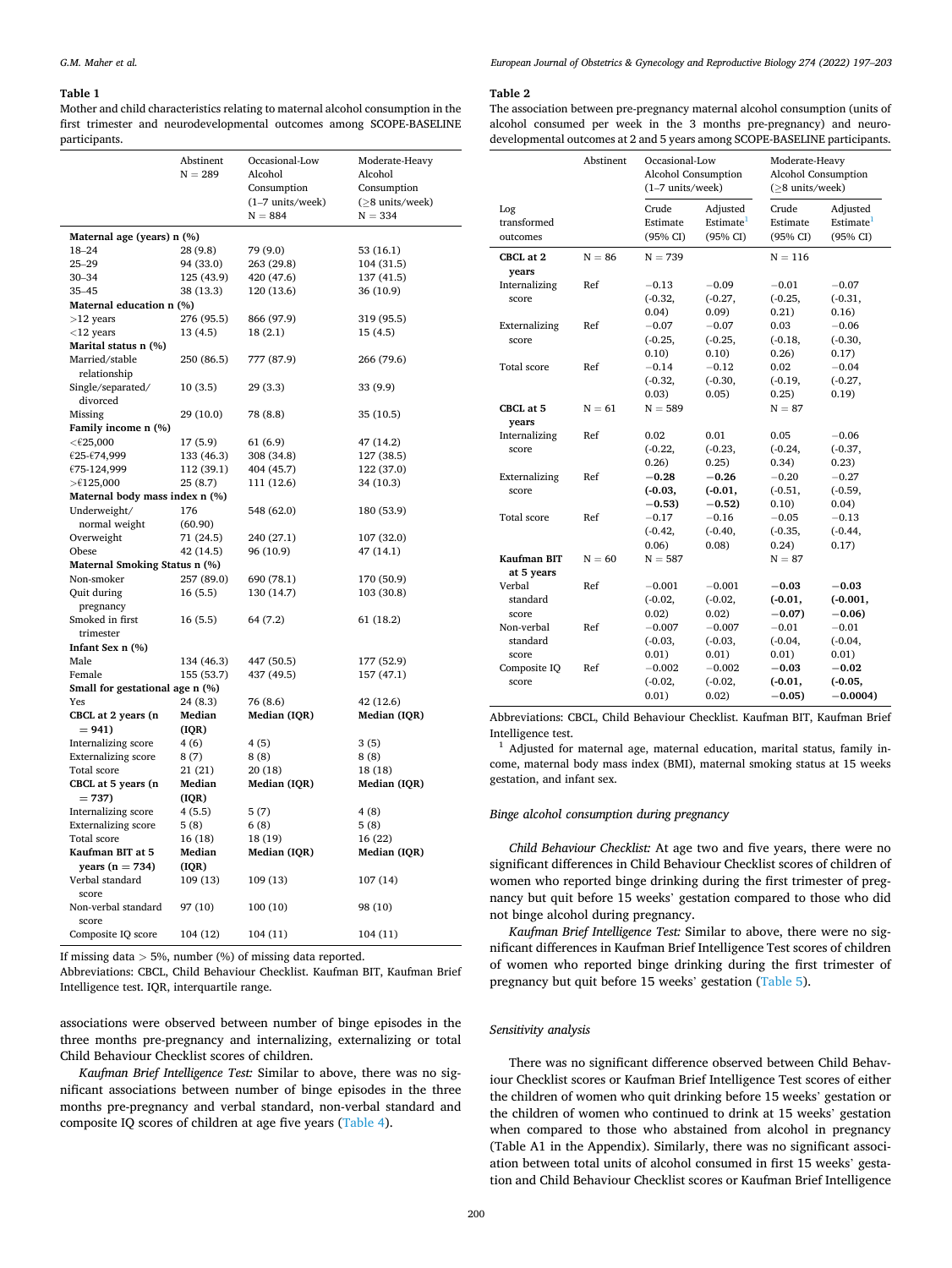#### <span id="page-4-0"></span>**Table 3**

The association between maternal alcohol consumption (units of alcohol consumed per week in the first trimester) and neurodevelopmental outcomes at 2 and 5 years among SCOPE-BASELINE participants.

|                                 | Abstinent | Occasional-Low Alcohol<br>Consumption (1-7<br>units/week) |                                               | Moderate-Heavy<br>Alcohol Consumption<br>$($ >8 units/week $)$ |                                               |
|---------------------------------|-----------|-----------------------------------------------------------|-----------------------------------------------|----------------------------------------------------------------|-----------------------------------------------|
| Log<br>transformed<br>outcomes  |           | Crude<br>Estimate<br>(95% CI)                             | Adjusted<br>Estimate <sup>1</sup><br>(95% CI) | Crude<br>Estimate<br>(95% CI)                                  | Adjusted<br>Estimate <sup>1</sup><br>(95% CI) |
| CBCL at 2<br>years              | $N = 173$ | $N = 574$                                                 |                                               | $N = 194$                                                      |                                               |
| Internalizing<br>score          | Ref       | $-0.03$<br>$(-0.17,$<br>0.10)                             | $-0.01$<br>$(-0.16,$<br>0.12)                 | $-0.17$<br>$(-0.006,$<br>$-0.35$                               | $-0.25$<br>$(-0.07,$<br>$-0.43$               |
| Externalizing<br>score          | Ref       | $-0.04$<br>$(-0.18,$<br>0.09)                             | $-0.05$<br>$(-0.19,$<br>0.08)                 | $-0.001$<br>$(-0.17,$<br>0.16)                                 | $-0.06$<br>$(-0.24,$<br>0.11)                 |
| <b>Total score</b>              | Ref       | $-0.05$<br>$(-0.18,$<br>0.08)                             | $-0.05$<br>$(-0.18,$<br>0.08)                 | $-0.13$<br>$(-0.30,$<br>0.02)                                  | $-0.21$<br>$(-0.04,$<br>$-0.38$               |
| CBCL at 5<br>years              | $N = 132$ | $N = 443$                                                 |                                               | $N = 162$                                                      |                                               |
| Internalizing<br>score          | Ref       | 0.01<br>$(-0.15,$<br>0.19)                                | 0.004<br>$(-0.16,$<br>0.17)                   | $-0.0002$<br>$(-0.20,$<br>0.20)                                | $-0.11$<br>$(-0.33,$<br>0.10)                 |
| Externalizing<br>score          | Ref       | $-0.03$<br>$(-0.21,$<br>0.15)                             | $-0.03$<br>$(-0.21,$<br>0.14)                 | 0.04<br>$(-0.17,$<br>0.26)                                     | $-0.005$<br>$(-0.22,$<br>0.21)                |
| Total score                     | Ref       | $-0.01$<br>$(-0.19,$<br>0.16)                             | $-0.02$<br>$(-0.20,$<br>0.14)                 | $-0.06$<br>$(-0.27,$<br>0.14)                                  | $-0.14$<br>$(-0.36,$<br>0.06)                 |
| Kaufman BIT<br>at 5 years       | $N = 131$ | $N = 442$                                                 |                                               | $N = 161$                                                      |                                               |
| Verbal<br>standard<br>score     | Ref       | $-0.004$<br>$(-0.02,$<br>0.01)                            | $-0.001$<br>$(-0.02,$<br>0.01)                | $-0.02$<br>$(-0.002,$<br>$-0.04$                               | $-0.01$<br>$(-0.04,$<br>0.004)                |
| Non-verbal<br>standard<br>score | Ref       | 0.002<br>$(-0.01,$<br>0.01)                               | 0.003<br>$(-0.01,$<br>0.02)                   | $-0.01$<br>$(-0.03,$<br>0.008                                  | $-0.01$<br>$(-0.03,$<br>0.007)                |
| Composite IQ<br>score           | Ref       | 0.00004<br>$(-0.01,$<br>0.01)                             | 0.002<br>$(-0.01,$<br>0.01)                   | $-0.01$<br>$(-0.03,$<br>0.001)                                 | $-0.01$<br>$(-0.03,$<br>0.006                 |

Abbreviations: CBCL, Child Behaviour Checklist. Kaufman BIT, Kaufman Brief Intelligence test.<br> $1$  Adjusted for maternal age, maternal education, marital status, family in-

come, maternal body mass index (BMI), maternal smoking status at 15 weeks gestation, and infant sex.

Test scores (Table A2 in the Appendix). Finally, there were no significant differences in alcohol consumption between those who completed neurodevelopmental assessments at both timepoints compared to those who did not. Additionally, distributions of maternal and child characteristics were broadly similar with some minor differences for socioeconomic position indicators which were slightly higher among those who completed neurodevelopmental assessments at age two and five years (Table A3 in the Appendix).

## **Discussion**

This study has examined the association between maternal alcohol consumption before and during pregnancy on neurodevelopmental outcomes at age two and five years (using the Child Behaviour Checklist and Kaufman Brief Intelligence Test) as well as examining the effects of binge drinking and timing of binge alcohol exposure.

We did not find strong evidence of associations between maternal alcohol consumption and adverse neurodevelopmental outcomes overall. Although few associations were observed, the direction of effect was often inconsistent, and it is likely that these associations may have occurred due to chance as a result of multiple testing. For example, prepregnancy occasional-low alcohol consumption per week showed a

#### **Table 4**

The association between pre-pregnancy maternal binge alcohol consumption (number of times binging occurred in the 3 months pre-pregnancy) and neurodevelopmental outcomes at 2 and 5 years among SCOPE-BASELINE participants.

|                                 | No binge<br>alcohol<br>consumption | 1-3 episodes binge<br>drinking |                                               | $\geq$ 4 episodes binge<br>drinking |                                               |
|---------------------------------|------------------------------------|--------------------------------|-----------------------------------------------|-------------------------------------|-----------------------------------------------|
| Log<br>transformed<br>outcomes  |                                    | Crude<br>Estimate<br>(95% CI)  | Adjusted<br>Estimate <sup>1</sup><br>(95% CI) | Crude<br>Estimate<br>(95% CI)       | Adjusted<br>Estimate <sup>1</sup><br>(95% CI) |
| CBCL at 2<br>years              | $N = 402$                          | $N = 143$                      |                                               | $N = 396$                           |                                               |
| Internalizing<br>score          | Ref                                | $-0.01$<br>$(-0.17,$<br>0.14)  | 0.02<br>$(-0.13,$<br>0.18)                    | $-0.06$<br>$(-0.18,$<br>0.05)       | $-0.10$<br>$(-0.22,$<br>0.01)                 |
| Externalizing<br>score          | Ref                                | $-0.12$<br>$(-0.27,$<br>0.03)  | $-0.10$<br>$(-0.25,$<br>0.04)                 | $-0.04$<br>$(-0.15,$<br>0.07)       | $-0.10$<br>$(-0.22,$<br>0.01)                 |
| <b>Total</b> score              | Ref                                | 0.02<br>$(-0.12,$<br>0.18)     | 0.05<br>$(-0.09,$<br>0.21)                    | $-0.03$<br>$(-0.14,$<br>0.08)       | $-0.08$<br>$(-0.20,$<br>0.03)                 |
| CBCL at 5<br>vears              | $N = 295$                          | $\mathrm{N}=116$               |                                               | $N = 326$                           |                                               |
| Internalizing<br>score          | Ref                                | 0.14<br>$(-0.04,$<br>0.33)     | 0.16<br>$(-0.02,$<br>0.35)                    | 0.08<br>$(-0.05,$<br>0.22)          | 0.007<br>$(-0.13,$<br>0.15)                   |
| Externalizing<br>score          | Ref                                | $-0.03$<br>$(-0.23,$<br>0.16)  | 0.02<br>$(-0.17,$<br>0.22)                    | 0.03<br>$(-0.10,$<br>0.18)          | $-0.01$<br>$(-0.16,$<br>0.14)                 |
| <b>Total score</b>              | Ref                                | 0.08<br>$(-0.10,$<br>0.27)     | 0.12<br>$(-0.06,$<br>0.31)                    | 0.04<br>$(-0.09,$<br>0.18)          | $-0.001$<br>$(-0.14,$<br>0.14)                |
| Kaufman BIT<br>at 5 years       | $N = 294$                          | $N = 115$                      |                                               | $N = 325$                           |                                               |
| Verbal<br>standard<br>score     | Ref                                | 0.008<br>$(-0.01,$<br>0.02)    | 0.006<br>$(-0.01,$<br>0.02)                   | $-0.01$<br>$(-0.02,$<br>0.004)      | $-0.005$<br>$(-0.02,$<br>0.01)                |
| Non-verbal<br>standard<br>score | Ref                                | $-0.003$<br>$(-0.02,$<br>0.01) | $-0.003$<br>$(-0.02,$<br>0.01)                | $-0.01$<br>$(-0.02,$<br>0.002)      | $-0.01$<br>$(-0.02,$<br>0.003)                |
| Composite IQ<br>score           | Ref                                | 0.002<br>$(-0.01,$<br>0.01)    | 0.001<br>$(-0.01,$<br>0.01)                   | $-0.01$<br>$(-0.02,$<br>$-0.001$ )  | $-0.01$<br>$(-0.02,$<br>0.002)                |

Abbreviations: CBCL, Child Behaviour Checklist. Kaufman BIT, Kaufman Brief Intelligence test.<br><sup>1</sup> Adjusted for maternal age, maternal education, marital status, family in-

come, maternal body mass index (BMI), maternal smoking status at 15 weeks gestation, and infant sex.

protective association in externalizing Child Behaviour Checklist score, while conversely moderate-high levels of alcohol consumption per week showed a significant reduction in Kaufman Brief Intelligence Test verbal standard score and composite IQ score at age five years. Additionally, in the first trimester, moderate-high levels of alcohol consumption showed a protective effect in internalizing Child Behaviour Checklist score at age two years. With regards to pre-pregnancy binge alcohol consumption, no significant associations were observed between number of binge episodes in the three months prior to conception and Child Behaviour Checklist or Kaufman Brief Intelligence Test scores. Similarly, binge drinking during the first trimester of pregnancy but quit before 15 weeks' gestation was not significantly associated with Child Behaviour Checklist or Kaufman Brief Intelligence Test scores.

These inconsistent results are reflected in much of the available literature on alcohol consumption in pregnancy and neurodevelopmental outcomes. While some studies have shown an association between light-moderate alcohol consumption and adverse childhood neurodevelopmental outcomes [\[30\]](#page-6-0), others did not demonstrate an as-sociation [\[8,16,31\]](#page-6-0), or indeed have demonstrated a protective association [\[18,32\].](#page-6-0) There is more consistency in previous literature on the association between moderate-high levels of alcohol consumption and adverse outcomes in children, which somewhat agrees with our finding that children's IQ scores decrease modestly in those whose mothers who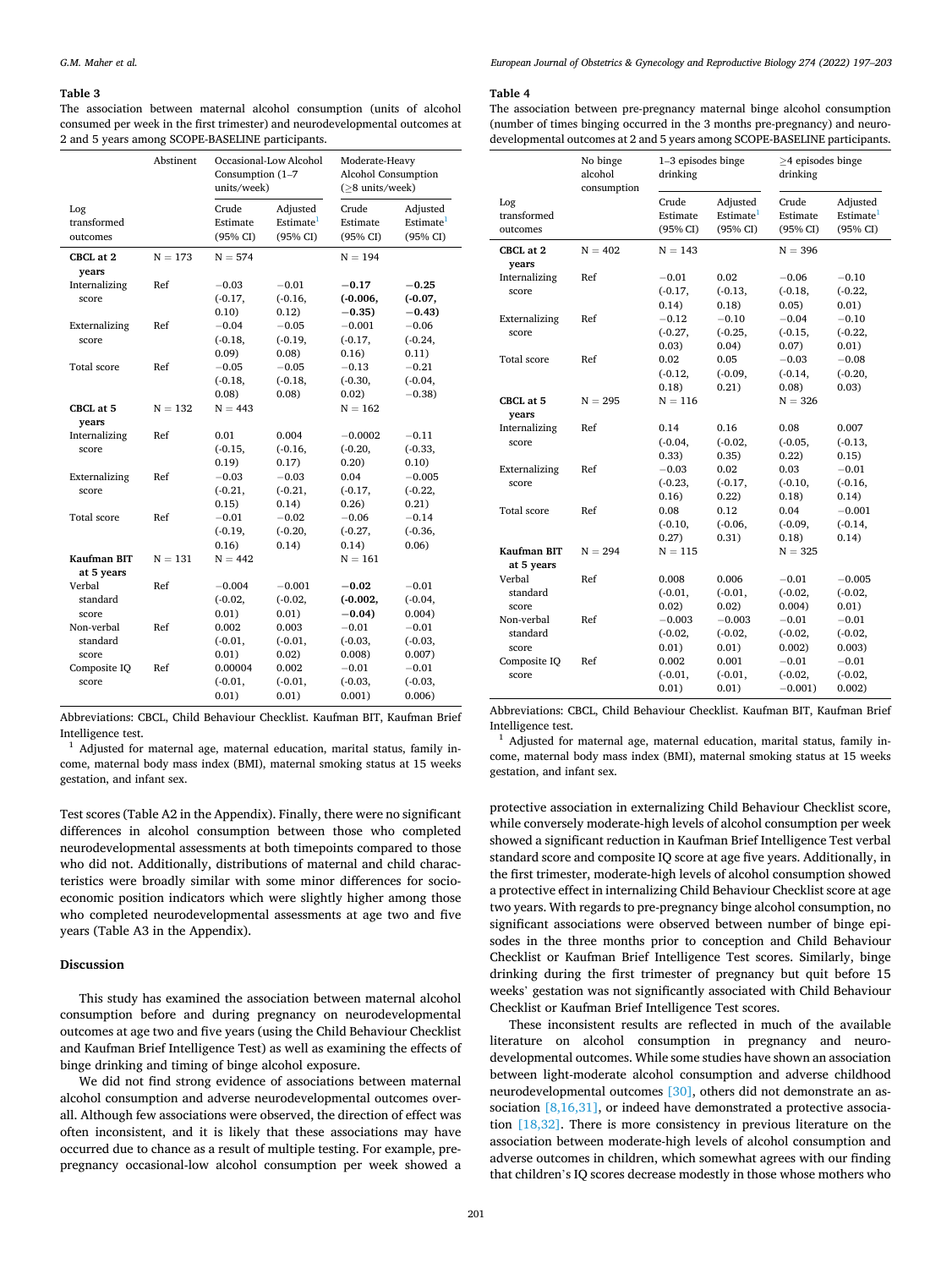#### <span id="page-5-0"></span>**Table 5**

The association between maternal binge alcohol consumption before 15 weeks' gestation and neurodevelopmental outcomes at 2 and 5 years among SCOPE-BASELINE participants.

|                             | No binge alcohol<br>consumption in<br>pregnancy | Binged in pregnancy but quit<br>before 15 weeks' gestation |                                               |
|-----------------------------|-------------------------------------------------|------------------------------------------------------------|-----------------------------------------------|
| Log transformed<br>outcomes |                                                 | Crude<br>Estimate<br>(95% CI)                              | Adjusted<br>Estimate <sup>1</sup><br>(95% CI) |
| CBCL at 2 years             | $N = 543$                                       | $N = 396$                                                  |                                               |
| Internalizing score         | Ref                                             | $-0.03$ ( $-0.13$ )                                        | $-0.08$ ( $-0.19$ )                           |
|                             |                                                 | 0.07)                                                      | 0.03)                                         |
| <b>Externalizing score</b>  | Ref                                             | $0.005$ $(-0.10,$                                          | $-0.04$ $(-0.16,$                             |
|                             |                                                 | 0.11)                                                      | 0.06                                          |
| Total score                 | Ref                                             | $-0.001$                                                   | $-0.06$ ( $-0.16$ )                           |
|                             |                                                 | $(-0.10, 0.10)$                                            | 0.04)                                         |
| CBCL at 5 years             | $N = 413$                                       | $N = 323$                                                  |                                               |
| Internalizing score         | Ref                                             | $0.05$ $(-0.07,$                                           | $-0.01$ ( $-0.15$ )                           |
|                             |                                                 | 0.18)                                                      | 0.11)                                         |
| <b>Externalizing score</b>  | Ref                                             | $0.02$ $(-0.10,$                                           | $-0.06$ ( $-0.16$ )                           |
|                             |                                                 | 0.16)                                                      | 0.04)                                         |
| Total score                 | Ref                                             | $0.008(-0.12,$                                             | $-0.04$ ( $-0.18$ )                           |
|                             |                                                 | 0.14)                                                      | 0.08                                          |
| Kaufman BIT at 5            | $N = 412$                                       | $N = 321$                                                  |                                               |
| vears                       |                                                 |                                                            |                                               |
| Verbal standard             | Ref                                             | $-0.008$                                                   | $-0.003$                                      |
| score                       |                                                 | $(-0.02, 0.005)$                                           | $(-0.01, 0.01)$                               |
| Non-verbal                  | Ref                                             | $-0.01$ ( $-0.02$ )                                        | $-0.01$ ( $-0.02$ )                           |
| standard score              |                                                 | 0.002)                                                     | 0.001)                                        |
| Composite IQ                | Ref                                             | $-0.009$                                                   | $-0.005$                                      |
| score                       |                                                 | $(-0.02, 0.002)$                                           | $(-0.01, 0.006)$                              |

Abbreviations: CBCL, Child Behaviour Checklist. Kaufman BIT, Kaufman Brief

Intelligence test.  $1$  Adjusted for maternal age, maternal education, marital status, family income, maternal body mass index (BMI), maternal smoking status at 15 weeks gestation, and infant sex.

reported moderate-high levels of alcohol consumption per week [33–[36\]](#page-6-0).

With regard to binge drinking, this study did not demonstrate any significant association between binge drinking pre-pregnancy or during early pregnancy, on childhood neurodevelopmental outcomes. This is in contrast to other studies which have investigated the effect of binge drinking in pregnancy [\[18,37\]](#page-6-0). These conflicting results are possibly due to differences in timing of alcohol consumption as binge drinking in the second and third trimesters has been shown to increase the risk of child mental health issues [\[18,37\].](#page-6-0)

Furthermore, different measures of neurodevelopmental outcomes, varying degrees of adjustment for potential confounding factors and ranges in follow-up, and different reporting methods may have contributed to the inconsistent findings examining a maternal alcohol consumption-neurodevelopmental outcome relationship [\[18,38](#page-6-0)–40].

## *Strengths and limitations*

This study had several strengths. First, detailed information about the timing and degree of alcohol consumption was recorded using a standardised approach to measure alcohol intake [\[41\]](#page-6-0). Second, data on neurodevelopmental outcomes were collected prospectively; therefore, recall bias was less likely to influence results. Third, the Child Behaviour Checklist and the Kaufman Brief Intelligence Test are reliable and valid tests which are recognised as appropriate screeners for neurodevelopmental difficulties and constitute a broad assessment of a child's neurodevelopmental functioning [\[27,42\]](#page-6-0). Finally, a limitation of many studies examining a prenatal alcohol exposure-neurodevelopmental relationship was the lack of adjustment for socioeconomic status (e.g. income or education)  $[18]$ . We had access to a wide range of potential confounding factors allowing us to adjust for several covariates including maternal age, maternal education, marital status, family

income, maternal BMI, maternal smoking status at 15 weeks' gestation, and infant sex.

Several limitations should also be noted. First, as with all observational research, residual confounding cannot be ruled out. Potential confounders that we did not have access to included parental IQ, familial environment and drug use, all of which have been shown to be important predictors of childhood cognition [\[19\]](#page-6-0). Second, recall bias may have led to under reporting the amount of alcohol consumed as no objective test or measure exists to record alcohol exposure over a long period of time. Furthermore, social stigma against drinking during pregnancy may contribute to misclassification of the exposure, which could potentially bias results towards the null [\[18,43\].](#page-6-0) However, all data were collected in a standardised manner by trained research midwives in an effort to limit this potential bias. Third, our study specifically examines alcohol consumption prior to conception and in early pregnancy and does not provide habitual drinking data throughout the whole of pregnancy. While the first trimester is a crucial time for brain development, and usually the most susceptible period to teratogenesis, further research using larger sample sizes should be conducted to examine the effect of alcohol consumption (including binge drinking) after 15 weeks' gestation  $[44]$ . Fourth, loss to follow up in this study may have led to selection bias as some minor differences for socioeconomic position indicators were observed between those who participated in the study at age two and five years and those who did not. For example, children with neurodevelopmental outcome data at both time points were more likely to be born to older, married women with a higher family income than those who did not participate in the study at both timepoints. However, the distribution of variables for alcohol consumption were broadly similar between the groups suggesting a lower likelihood of selection due to missing data. Nonetheless, this may have biased our results towards the null as previous evidence suggests that children with behavioural disorders are more prone to loss to follow-up [\[45\].](#page-6-0)

## **Conclusion**

We did not find strong evidence of associations between prepregnancy and early pregnancy maternal alcohol consumption and adverse neurodevelopmental outcomes at age two and five years overall. While few associations were observed, it is likely that many of these occurred as a result of chance given the large number of tests conducted. Although strong associations were not observed in this study, abstinence from alcohol during pregnancy is still considered the safest option considering its effects on other adverse outcomes. As this study was restricted to examining the effects of alcohol consumption before 15 weeks' gestation, further research examining alcohol consumption (including binge drinking) beyond 15 weeks' gestation and neurodevelopmental outcomes is needed to examine the potential effect of alcohol consumption in later pregnancy.

## **Declaration of Competing Interest**

The authors declare that they have no known competing financial interests or personal relationships that could have appeared to influence the work reported in this paper.

#### *Acknowledgments*

We thank the pregnant women who participated in the SCOPE study, all the families for participating in the BASELINE birth cohort and the research team.

The SCOPE Ireland Study was supported by the Health Research Board, Ireland (grant number CSA 02/2007); BASELINE was funded by the National Children's Research Centre (NCRC) in 2008 and 2012.